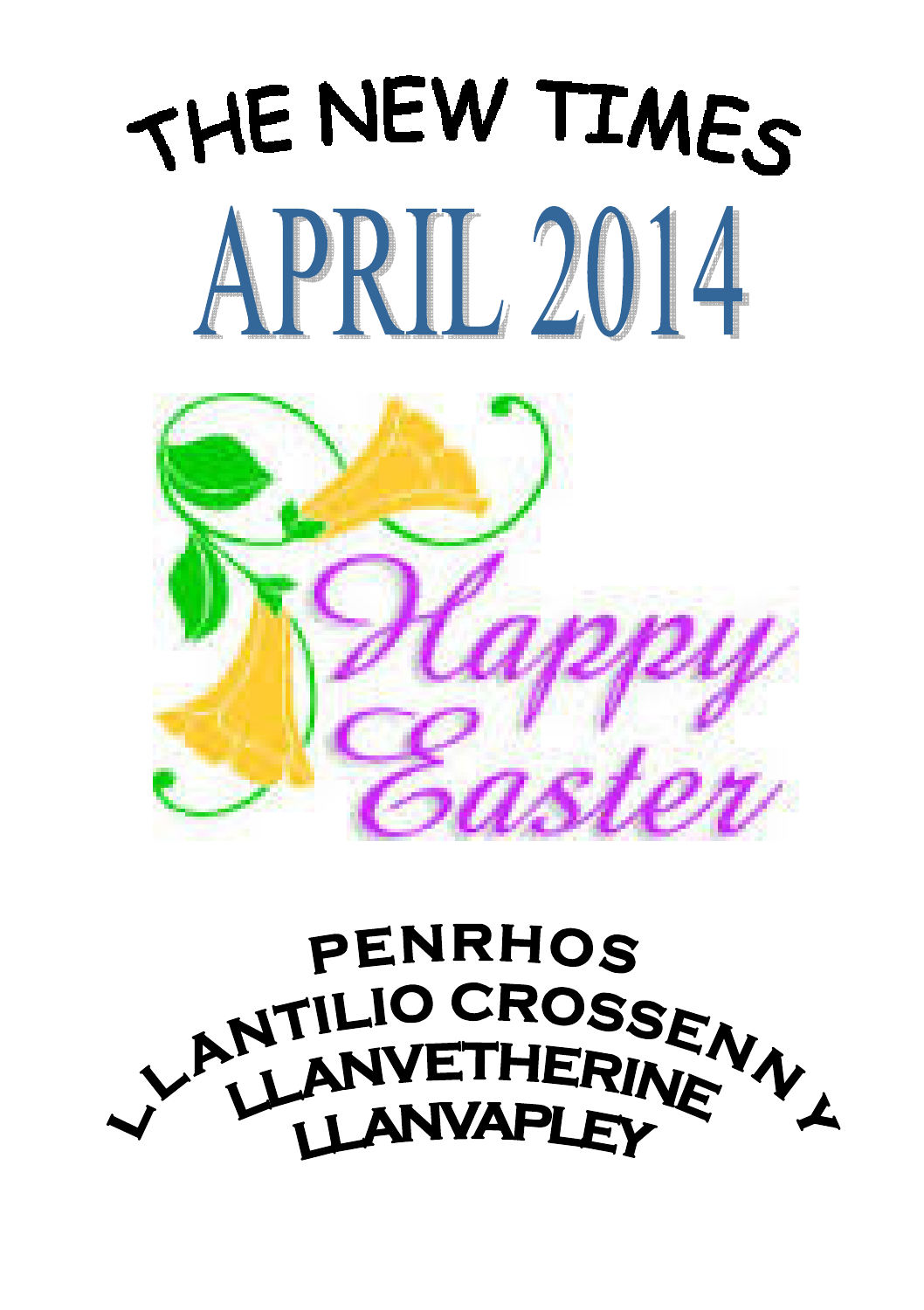# **To the Vicarage**

Valete David and Helen

It seems such a short time since the seven years ago that David and Helen came to join us for five years, and yet sadly it is already time for us to bid them farewell! We want to wish them both future happiness and



contentment in their full retirement, and they can retire in the knowledge that they have done a good job and that they have left us an enduring legacy.

During their seven years they have brought together different parts of the Benefice in a different way and more closely than ever before. No doubt many of us will have our store of anecdotes beginning with… 'Do you remember the time when…, and we will miss the allegorical references to canal boating. Nottingham Forest, and Westminster Abbey, among others. We will particularly miss David's sermons always with their tangible messages. During their part-time house-for-duty David and Helen have actually provided a full-time service (Team Vicarage!) and David's experience has led him, almost inexorably, into first becoming Area Dean and then later Canon of St Woolos Cathedral of the Diocese of Monmouth.

It is difficult to guess how many weddings, baptisms and funerals have passed through David's able hands during the seven years he has been with us. We have seen many changes in the fabric of the Churches during their time, and more importantly in what happens inside those Churches. Many among us have been encouraged to look at making our own contribution to Ministry and some have felt inspired to take that contribution further with formal training beginning very soon, although sadly, after David and Helen have departed their own Ministry.

David and Helen's departure coincides also with both an interesting and a challenging time in the Area and Diocesan Ministry, but part of their considerable legacy is the positive approach and courage they have instilled in us to take forward whatever we are asked to do.

David and Helen – thank you, et Deus vobiscum. Have a very happy retirement and may you spend all the hours afloat that you want to!

From your Churchwardens and Parishioners in Llantilio Crossenny, Llanfapley, Llanvetherine and Penrhos.

**——————————————————————————————--**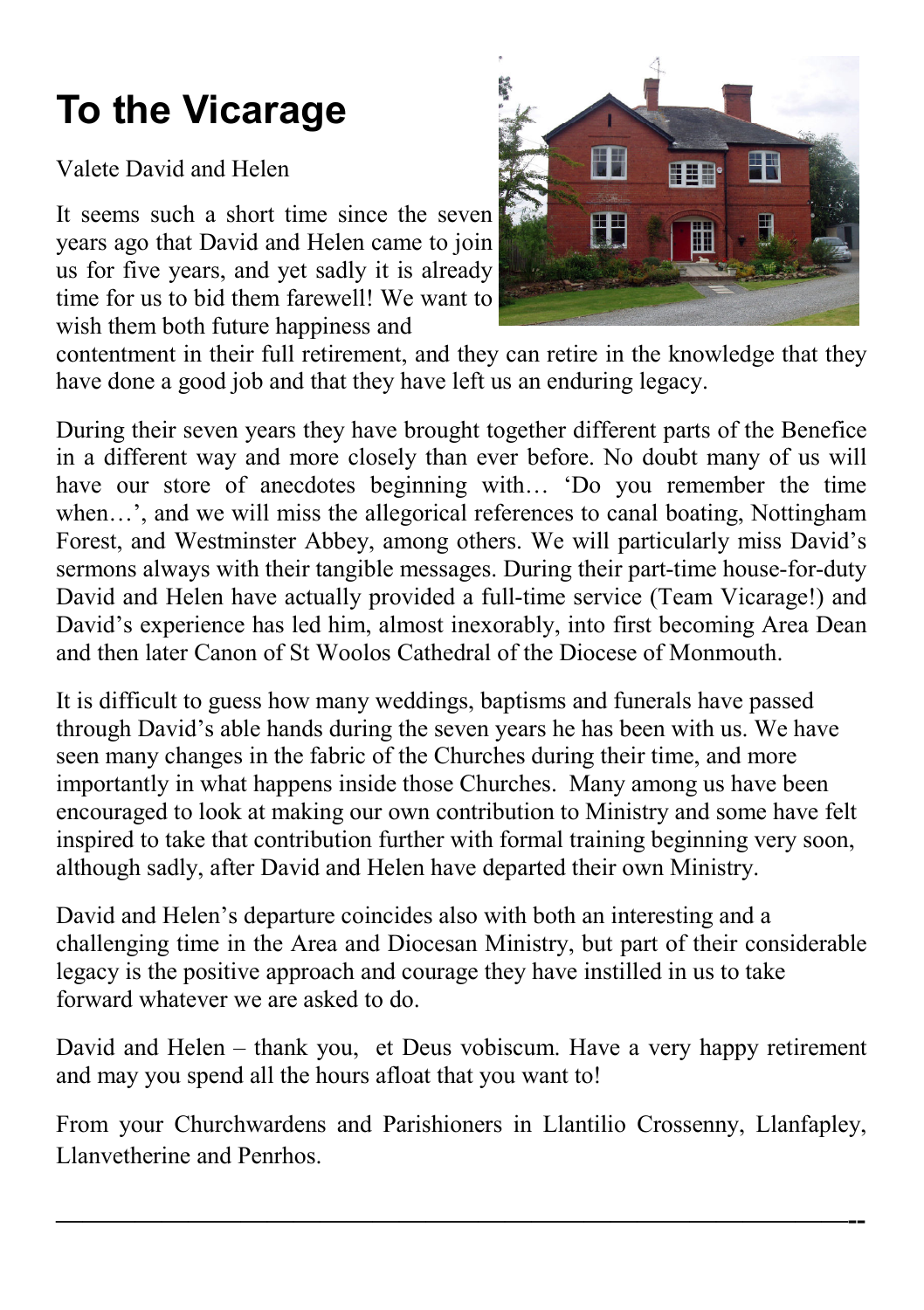#### **Women's' Institute**

The February meeting was postponed for two weeks due to the bad weather, however, members much appreciated the talk on the Wales Air Ambulance by Mervin and Madeline Thomas. £6 million is needed annually to service the three helicopters of this much needed emergency service.

At the March meeting, Lin welcomed everyone to the meeting especially our new members from the now sadly demised Llandewi Rhydderch group. She also mentioned Jeanette Hood of the same group who sadly passed away quite recently. A team would be going along to the Annual Quiz Night held in Usk at the Memorial Hall. Lin, Ann, Debbie and Chris would attend. Seven members would be going to Llantilio Pertholey WI for a talk on antiques which would be given by Kate Bliss who appears regularly on antique programmes on TV.

Janet gave a run down on finances and although we were ok for now we would soon be needing a fundraiser. The Centenary baton would be carried through Monnow St by our group of WI's all attired in period clothing depicting the century. Our era would be the Thirties. Our guest speaker for the evening was a return visit by Mr. Don Balkwill, a very popular visitor as he brings back memories of yesteryear for us. He had devised a quiz whereby 20 objects were laid out for us to look, touch and see if we knew what they were or what their purpose was.

#### **Church Annual Vestry Meetings**

All our churches are required to have an AGM that reports on the fabric of the buildings, finances, and elect officers. All members of our communities are warmly invited to these meetings which are held in each church building.

| Penrhos             | April 1 at 7.30pm            |
|---------------------|------------------------------|
| Llanfapley          | April 3 at 7.30pm            |
| Llantilio Crossenny | April 8 at 7.30pm            |
| Llanvetherine       | April 9 at 7.30pm at Cartref |

At these meetings the arrangements for the services from May onwards and the process for appointing a new Vicar will be outlined. Our lay Ministers, Tricia, Andrew, Sally and Clarinda will be starting the new lay training course in May to further equip them for their work in the parishes.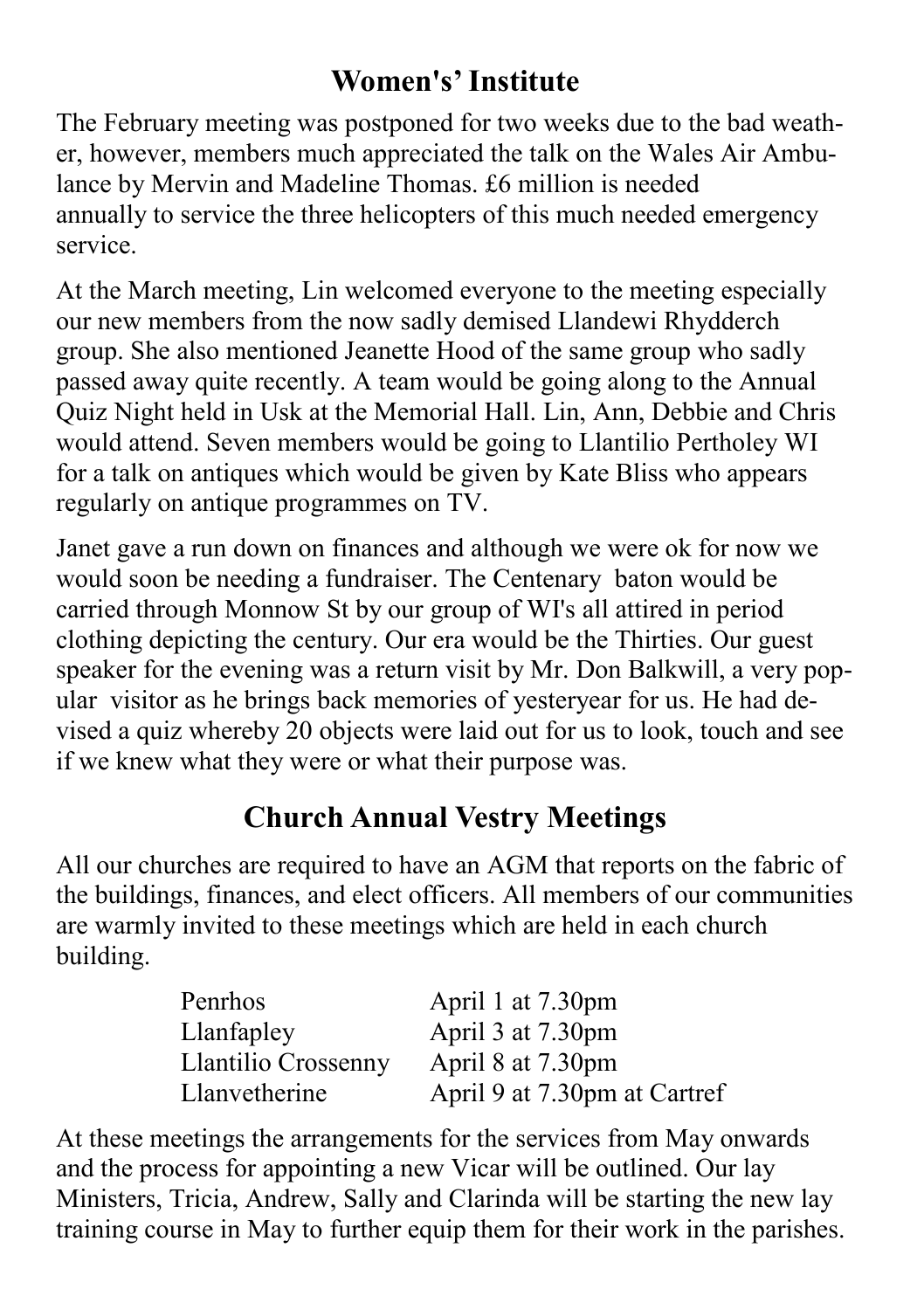### **The 52nd Llantilio Crossenny Festival**

The Festival goes back to its roots with opera, classical concerts, jazz, gospel, drama, workshops and a local talent night.

Dorothy Adams-Jeremiah, one of the Festival's founders, was head of what is now Gwent Music Services and we are excited to welcome back youth groups from the same organization to perform at the Festival, as they did in Dorothy's time.

 We feel as a well established Festival, that it is important to share our resources and expertise, offering opportunities to children further afield than our local community. We were very happy when 12 year old Callum Rees (a child in care in Ebbw Vale, with a terminal illness and special needs) who won our Charles Farncombe Junior Award For Young Composers in Wales in 2012, asked if we couldn't work on an opera project with his school: Pen Y Cwm Special School in Ebbw Vale. Since February, we have been having great fun doing workshops with the children from Pen Y Cwm Special School (part of the new Super School in Ebbw Vale) in preparation for their performances of the Barber of Seville with local Cross Ash School and professionals from London Opera Productions. Following a request by the school, we will be holding the dress rehearsal in the Hall of this Super School for more than 500 school children!! Quite a number apparently have never seen "live" theatre before, so as a Festival, we're proud to be able to change that!

For all Festival enquiries, please call Eleanor Farncombe on 07779225921 or e-mail e.farncombe@gmx.net. A full programme will be in the May NEW TIMES and there are copies in all churches and both pubs!

\_\_\_\_\_\_\_\_\_\_\_\_\_\_\_\_\_\_\_\_\_\_\_\_\_\_\_\_\_\_\_\_\_\_\_\_\_\_\_\_\_\_\_\_\_\_\_\_\_\_\_\_\_\_\_\_\_\_\_

*This year sees the 100th anniversary of the start of World War 1. There are memorials in both Penrhos and Llantilio Crossenny, but not in either Llanfapley or Llanvetherine. Is anyone aware of men (or women) who lost their lives in this war from Llanfapley or Llanvetherine? Do let TNT know if there names not recorded please.*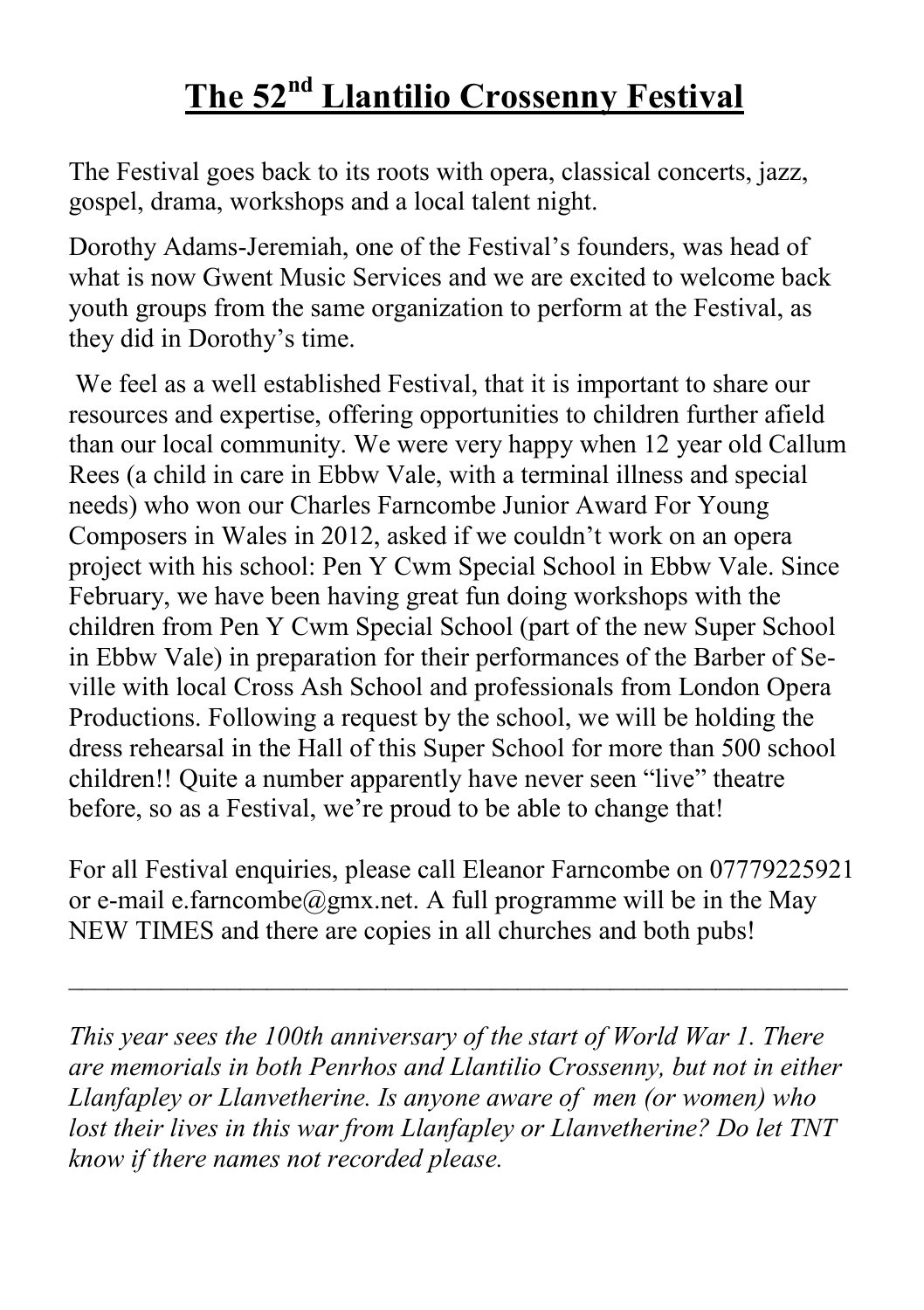#### **Llanfapley News**

Congratulations to Bill and Brenda Speake of Llanfapley who celebrated their golden wedding anniversary on 28 March. They have two children Richard and Linda and have spent almost all of their married life in Llanfapley. Bill met Brenda while they were both working in the Every Ready Batteries factory in Haringey in London.

*Chapel Farm in Llanfapley was sold on 18 March following the death of Bryan Jones late last year. The farm was sold for £1,476,000 and was bought by Mr John Young. Coffee Mornings (all at 10.30 a.m.) 9 April Llanvapley16 April Llantilio at Warwicks30 April Llanddewi Rhydderch.*

The March and April coffee mornings in Llantilio are in support of the bell tower in Llantilio. The bell ringers would like to repaint of the steel framework on which the bells are hung and the money raised will go towards the purchase of special paint while all the hard work of painting will be done by a team of volunteers. The bell ringers will be ringing in Llantilio on 5 April for the wedding of Daniel Chandler and Bethan Breakwell

*Warwicks Darts Team By the time you read this the darts team will either be in the final of the league knockout competition or will have been beaten in the semi final on 28 March. Warwicks have been the giant killers in the competition this year and their latest victims were The Shoesies from The Three Horseshoes in Monmouth. At the moment the team are dreaming of a place in the final but they haven't booked the open air bus for the victory parade as yet.*

Llanfapley Church Easter Vestry meeting is on Thursday 3 April at 7.30 in the church. The meeting is open to anyone in the parish.

*Another date for your diary : Saturday 10 May Llanfapley Churchyard spring clean 10:00 am - everyone welcome - please bring your own tools - refreshments provided (once you have earned it!)* Les Taylor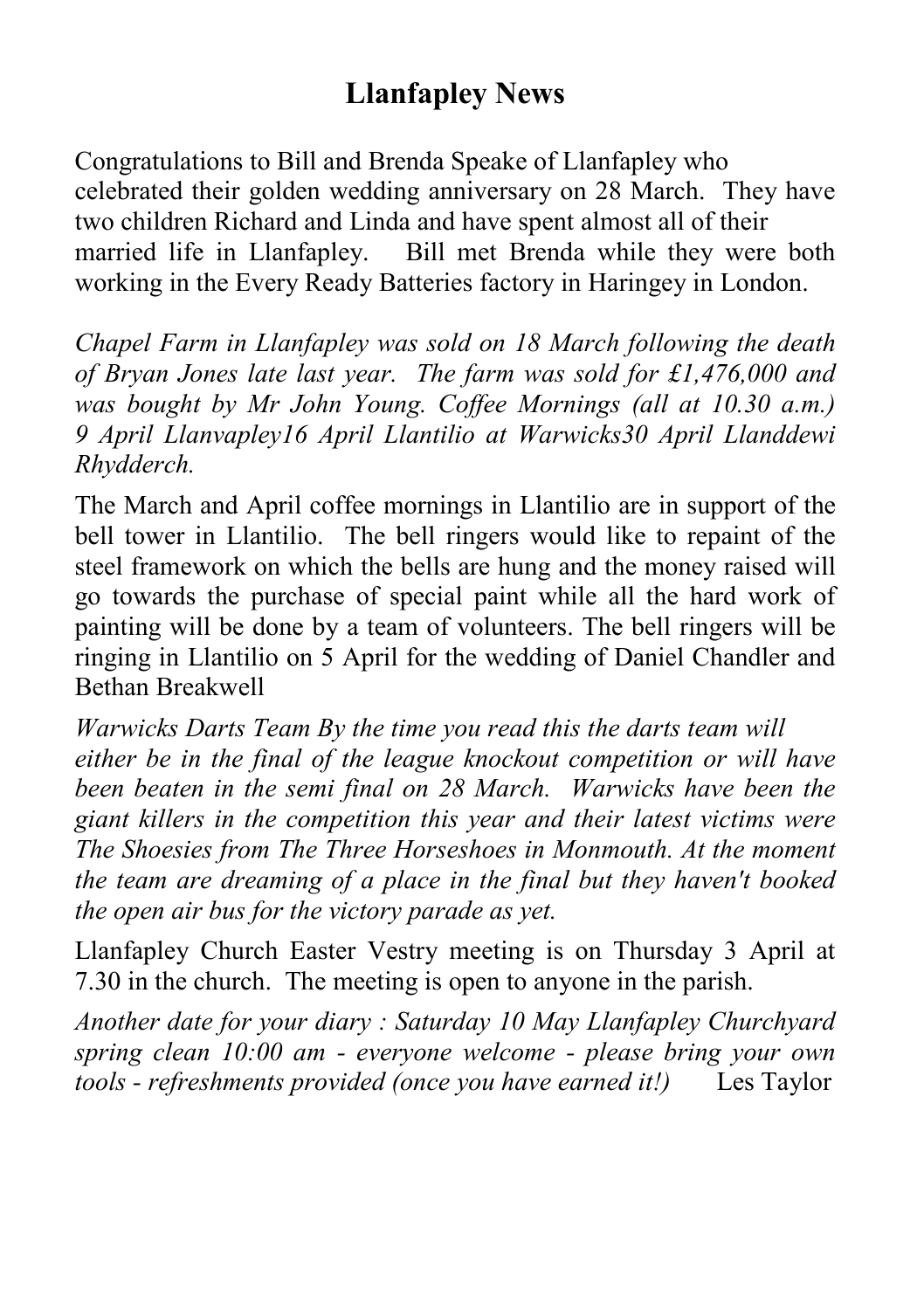**The Llantilio Crossenny coffee morning** was well attended on Wednesday 19th March. There was a lovely, happy atmosphere with a lot of new faces. Thank you to all who brought cakes and raffle prizes. A big thank you to Sue and Alan for letting us use Warwick's.



Following your support at

previous events we have received a letter from the Alzheimer's Society thanking us for our donation. The proceeds from the March and April coffee mornings will contribute towards the restoration of the framework which supports the bells at St Teilo's church Llantilio Crossenny. The next Llantilio Crossenny coffee morning will be at 10:30am on Wednesday16th April. *Alison Booth* 

#### *From Richard O'Connor*

*I have entered the 2014 Virgin London Marathon in memory of my beloved wife Avril who sadly passed away in 2010. My aim is to raise money for the Brain and Spine Foundation who provided us with immense support to our family.* 

*We would greatly appreciate any donation to this cause which is so close to our heart's. I know it will go towards helping the millions of people affected by associated conditions.*

*God bless, and many thanks once again for your support.*

*Richard O'Connor and Family* 

#### **Plant and Garage Sale**

This year's Plant Sale at Llantilio Crossenny is on Bank Holiday Monday, 5 May in the Vicarage Garden. It will start promptly at 2.00pm, (but not before!) and also incorporate a garage sale of things that will not fit into or be needed in Helen and David's new and smaller house. A list will be circulated in the week before the sale. Teas/coffees and cake stall as well as a raffle will be available, as ever.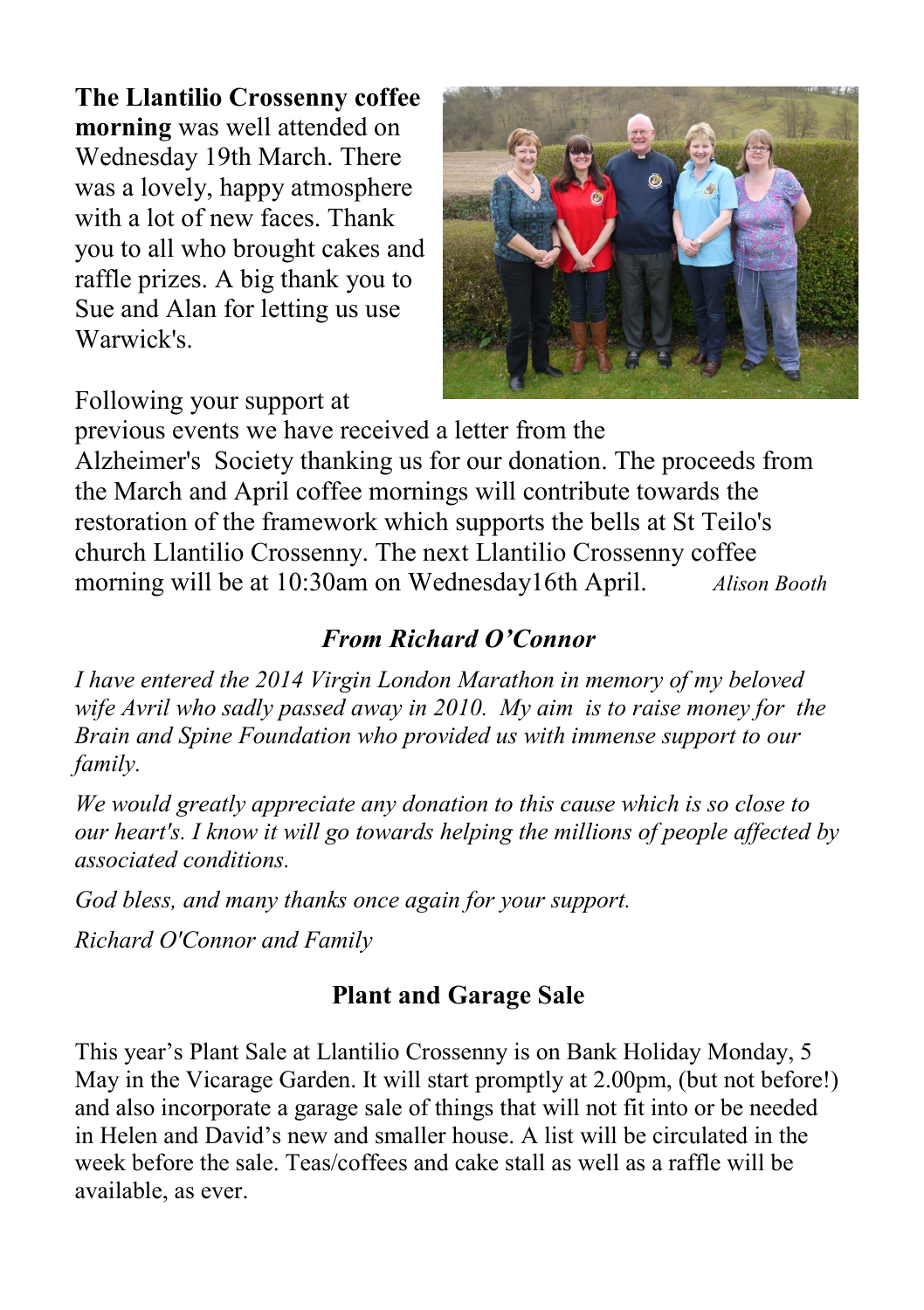#### **Llantilio Crossenny Community Led Plan**

The Open Meeting, organised and presented by Shirley Hughes from Adventa, took place in Llanfapley Sports Pavilion on Monday  $17<sup>th</sup>$  March 2014. It gave an opportunity to explain what a Community Led Plan entailed, and what the proposed process would be.

The Presentation also was an opportunity to discuss what the people of Llantilio Crossenny feel are the village's strengths, weaknesses and how they think the community should create/develop in the future. The meeting identified possible actions in order to benefit the community.

27 people attended, including 4 young people from the village, several Llanfapley residents and Community Councillors Eddie Phillips, Janet O'Connor and Adrian Watkins. 8 people were interested in participating in the steering group to push the Community Led Plan forward, and a meeting will be held in the near future to plan the next step to move this project forward.

If anyone was unable to make the meeting, but would like to get involved in this project, please contact Shirley Hughes 07793 259016 or Shirley@adventa.org.uk

| What we like                          | What we don't like               | What we would like              |
|---------------------------------------|----------------------------------|---------------------------------|
| <b>Strong Community</b>               | Pot holes                        | Village Hall/Centre             |
| Beautiful rural area                  | Speeding traffic                 | Park                            |
| Pubs $x$ 2                            | No play area/open space          | Village/Community Shop          |
| Solitude                              | Sheep on the loose               | Veg Swap/food bank              |
| Darkness at night                     | Late delivery of post            | Faster Broadband                |
| Church                                | (especially                      | Better mobile phone signal      |
| River                                 | for businesses)                  | Emergency information           |
| Caring Community                      | Stiles on footpaths that are not | (for emergency vehicles to find |
| Rural leisure activities dog friendly |                                  | remote properties)              |
| Safe environment                      | <b>Blocked</b> footpaths         | Circular walks which are        |
|                                       | No circular walks                | dog friendly)                   |
|                                       | Litter                           |                                 |
|                                       | Lack of benches/picnic tables    |                                 |
|                                       | for visitors                     |                                 |
|                                       | Dog fouling                      |                                 |